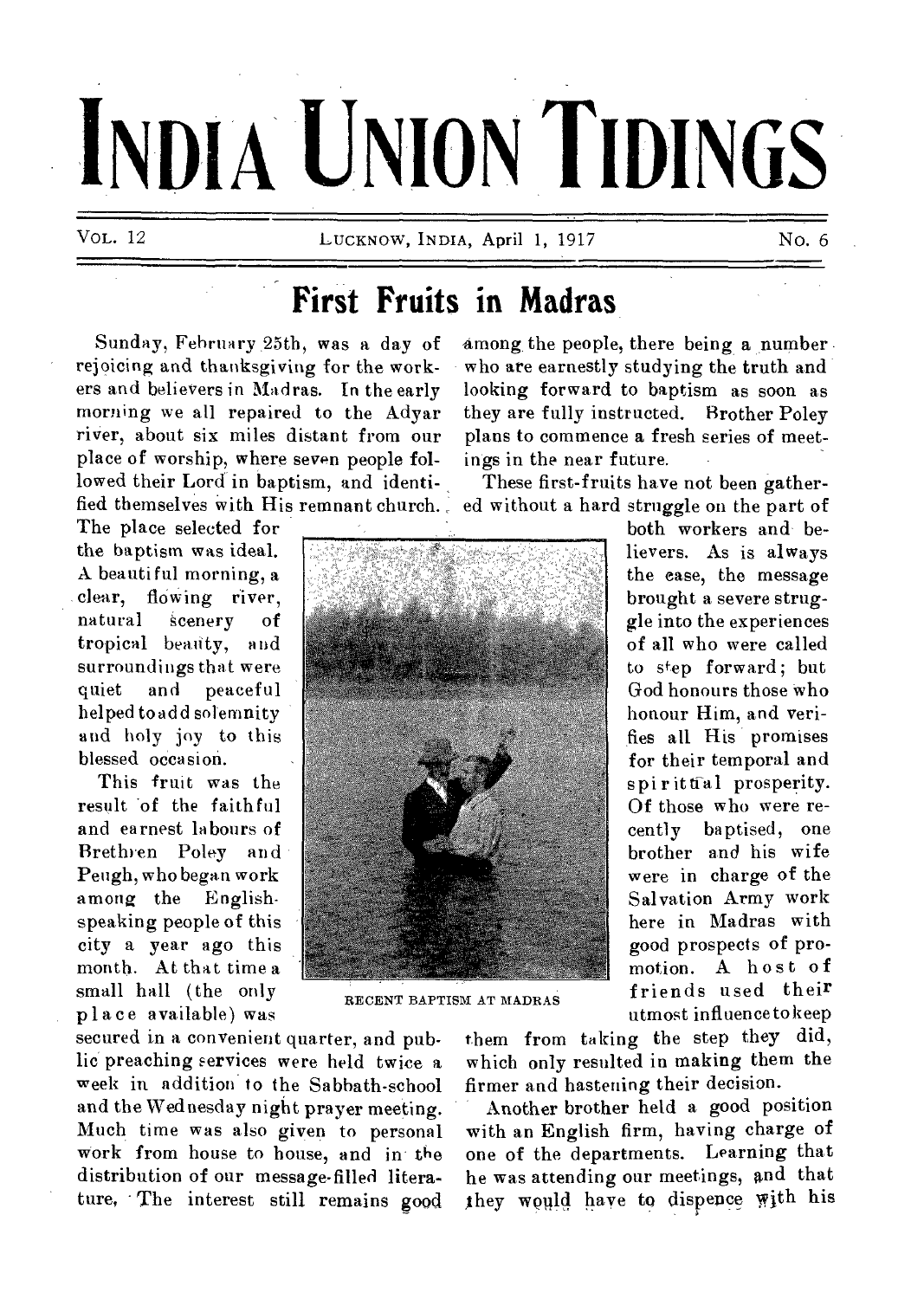services on Saturday, they gave him a certain, time to make up his mind one way or the other. This he did, and he made up his mind in favour, of the "one way." He immediately went into business for himself which enables him to pay five times the tithe he was able to give in his former employment.

Another brother had charge of the mailing department in the *Madras Mail* newspaper office. This being no longer open to him after deciding to obey the Lord, he immediately starts a business of his own and the Lord adds His blessing. Another brother, a Tamil, was employed by a certain mission. They learned that he was interested in our teachings and gave him five minutes to make upship mind. He did it in less than a minute, and was discharged on the spot. He'im-

mediately began canvassing for our Tamil literature, and the Lord blessed. him in a wonderful manner.

A lad fifteen years old wanted to  $b_{\theta}$ baptized last December when we had our first baptism, but on the morning of the baptism some of his relatives locked him up in a room in the house, while two men went to the scene of the baptism to make sure of preventing him in case he escaped from the house and made his way thither.  $H$ is mother was very bitter toward the truth. Although prevented from following out his desire, he continued to. attend the meetings and live in such a way as to win over his mother. She finally gave her consent, and last Sunday was among the spectators who saw her boy baptized.

Pray for the workers and work in this dark and needy city. J. S. JAMES.

## ය .**ල**ෙග් omeward **Bound**

Leaving Lucknow, February  $26th$ ,  $m_{X}$ self and family turned our faces from the land of our adoption and the friendships and labours of seven years, toward the homeland. And though we have and do look forward with a certain pleasurable<br>anticipation to our furlough period anticipation to our furlough among family and friends there, there is a constant tugging at our heart strings which we expect will grow stronger the greater distance and time intervene between ourselves and the work and workers of Hindustan.

Writing from Coimbatore, our last stop on Indian soil, we can say that .the trip thus far has been one of real pleasure. For a day and a half we were with Sister Janes and family in Agra. Brother Janes had been compelled to leave on urgent business for Sialkot in the Punjab on the day previous. Our visit with these good people we thoroughly enjoyed.

Leaving Agra on Thursday morning for Bombay by the Delhi Express, we

were met by grother and Sister Petty. at the Byculla station, Bombay, on Friday morning, and spent Friday and Sabbath with them in their comfortable flat at Victoria Terrace. Sabbath afternoon I was privileged to speak to the Bombay church. The little company of believers here is growing and their hall is a credit to the work in this large city, being nicely located and neatly and tastily arranged for the services.

Sabbath night and Sunday were, spent in the home of Brother and Sister French at Colaba, a time thoroughly enjoyed by all. Sunday gave opportunity for seeing somewhat of the city, and visits were made to the "Towers of Silence," the Jain temple, and the "Hanging Gardens" above the water supply tanks at Malabar Hill. In the evening Brother French spoke on 'World, Prospects for Peace and War" at the Hall to the largest audience of this season.

Having made all our arrangements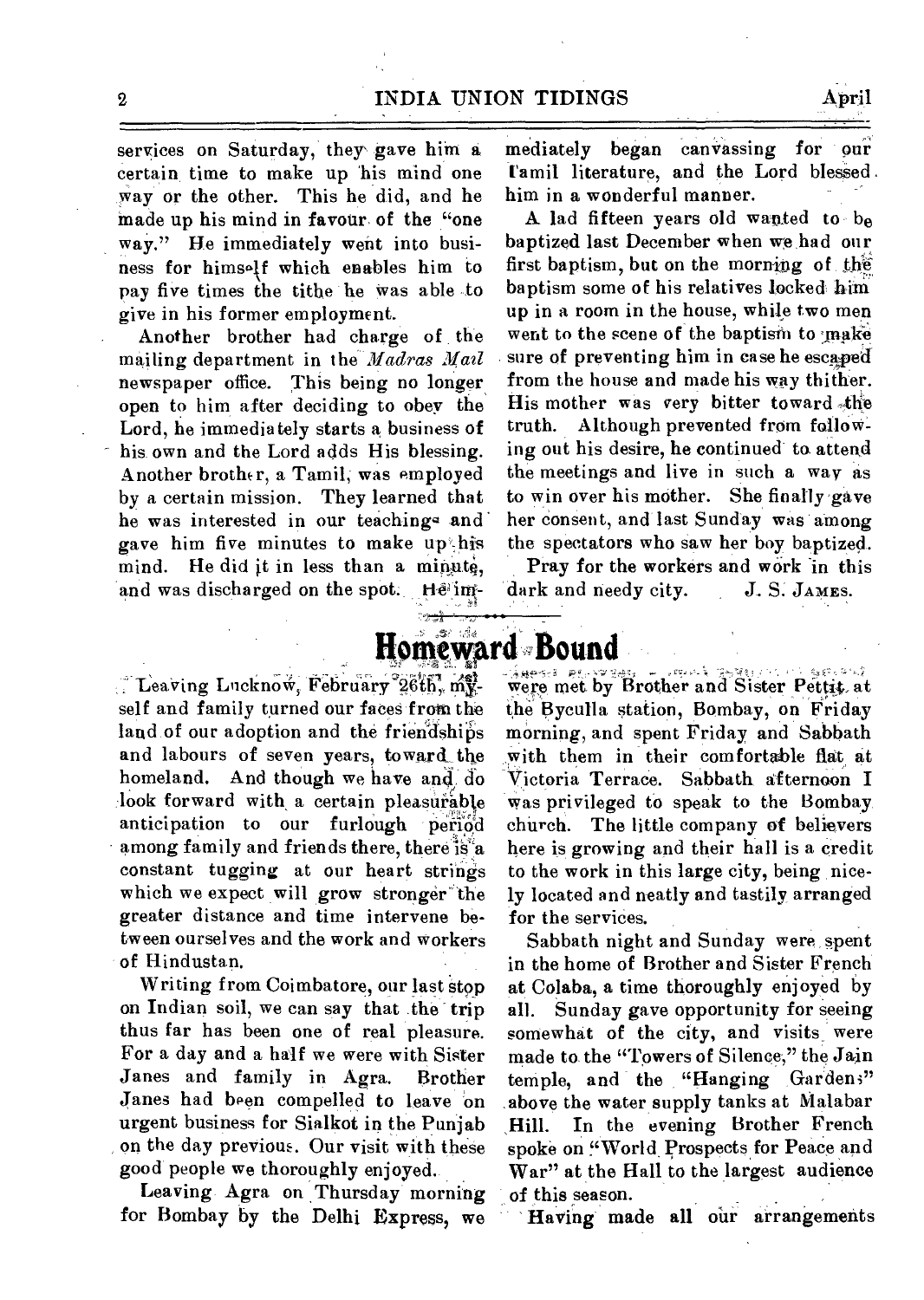with the shipping company for our heavy luggage so we were free to travel south-,Warck we left-early Monday—" inorning-for Kalyan. Here we stopped for the day, visiting the city dispensary, which unfortunately, owing to Sister-Wood's illness,. was- temporarily closed; and the station with its school and other activities. The Kalvan station, "Sunset" ties. The Kalyan station, Ghat," is beautifully located, commanding a good view and being within working distance of a number of large villages. An excellent work, medical and educational, has been begun here and under the blessing of God should develop into a strong factor for the Message in the- Bombay Presidency during. coming years. Brother Wood entertained us during out visit at the station and Sister Millie Ballard gave us an insight into the work of the dispensary in the town. - Sister Wood with Guild and Della were in Sholapur where Sister Wood was **Lift as above unrighteous anger and mistrust into** trying to recover from a "nervous break- 'down due to over burdens in her work, but as our train passed through the station we were pleased to have them meet us'af the station for the quarter of an hour our train remained. Sister Wood was better, but still weak, yet hoping to return home in' a few days' time.

Wednesday morning, March 7th, we arrived in Madras and were met by Pastor James at the Central Station. A most pleasant day was spent with Brother and Sister James, and in the transaction of business connected with our passing out of India. Owing to the short stay made we were much disappointed in not being able to spend a little time with our other'Workers in their homes. The English work in Madras, we gathered, is making encouraging progress and God has blessed and is blessing the labours of Brother Poley and others.

Thursday, March 8th, found us in Coimbatore, where, owing to our boat

•

heing late, we are permitted to remain longer-than we first expected. Brother and Sister Lawry and their Indian helpers we have found busy with the training school work, a very encouraging feature of which is the-large number of bright Adventist boys 'and' girls in attendance. There lies in this school a strength to South India's future development which is unmeasured if faithfully fostered. Under God's providence we believe it will be made what He desires.

#### **PRAYER**

**IDTERNAL** God who committest to us the swift and solemn trust of life; since we know not what **x** day may bring forth, but only **that the hour'for serving Thee is always present, may we wake to the instant claims of Thy holy will ; not waiting for tomorrow, but yielding .today. Lay ,to• rest,-by the persuasion of thy the resistance of our passion, indolence or spirit, the resistance of our passion, indolence or fear.** Consecrate with Thy pr sence the way our feet may go; and 'the humblest work will shine, and the roughest places be made plain. **• faith'and hope-and charity by a simple and stead**fast reliance on **I** hy sure will. In all things draw us to the mind of Chsist, that Thy lost **image' may be traced again, and Thou mayest own us as at one with Him and Thee.—Amen. —JAMES MARTINEAU:-** 

VÌ. we plan to leave Coimbatore for Co lombo Sunday morning the 11th of March, reaching Colombo the morning of the 13th. Just when we will sail we are not yet informed, but whatever the time, we desire you, brethren and sisters, to remember us before our common Father as do we all:the workers and believers in India. We shall sometimes remember you through the TIDINGS during our sojourn in the homeland, and shall watch with eager interest the development of each feature of the work. May God's rich and abundant blessing be with you all during these years of our absence, and by His grace may many be gathered to Him.

Your companions and fellow-labourers in chrisf;

S. A. & C. J. WELLMAN.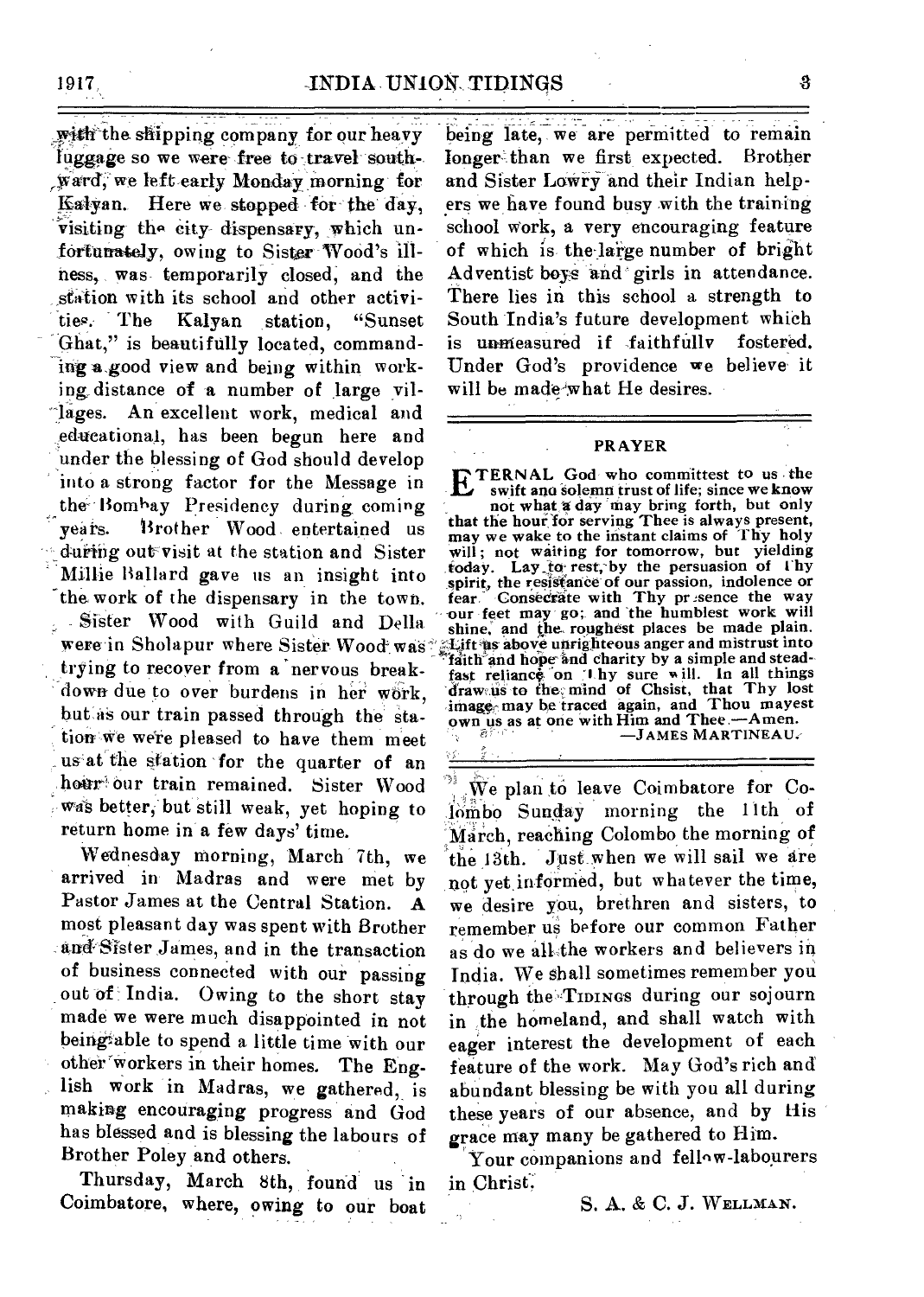# **A Few Thoughts on Literature Work and Language Study**

### **(Read at Calcutta Conference)**

There may be special times and occasions in which certain classes of literature appropriately titled could be sold in large quantities; such as on "melas" or religious days or gatherings. The present time would seem to be an exc llent opportunity to get out pice and two pice tracts giving interesting accounts connected with the war, as "How Jagat Singh Got the V. C.", with a page or so at the end as to how he finally found a greater prize, or became a Christian. We might get out a number along this line. One would think that, at this present time especially among the fighting tribes of Northern India, such literature would have a great sale. I am hopalong this line for the Sikhs and other peoples at once.

HOW to get the literature into the hands of the people is perhaps the greatest question of all. One thing seems quite apparent, namely, that the canvasser should know what he is selling. Unless we see to it that he does know, however, he will often neglect to find out. Owing to building operations this summer one man did not get. very well instructed; and thus I was greatly mortified, when, after he had been selling a tract on "Baptism" for eight months, he asked to have his two week's Old baby baptized.

1 he midst of the native bazar seems to be an excellent place to sell literature. Some advocate the use of several men with band instrument, or singing, or both, to gather a crowd of people, and then the European missionary himself sometimes; or one of his men, sell papers to the people, smiling and speaking in a friendly way in the meantime.

A very common sight in the native city of Lahore is a "bund garry" (closed carriage), with a musician or two to make a noise, and others distributing literature which the people eagerly take. I have been thinking seriously of some "adapted form" of the same idea for distributing and selling literature.

There surely should be no lack of material for our papers in these stirring times; and our vernacular newspapers, appealing to the people, would perhaps be well accompanied with a placard, carried in front of the canvasser in the native bazar, giving the chief contents in an inviting manner.

ing personally that I may do something *k*assers for vernacular literature on a There has been talk of placing canselfsupporting basis. This will be an excellent plan, but it of course necessarily presupposes a continuous supply of salable literature. HOwever, once this is' secured, and men thoroughly trained not only in selling bookS; but in the truths contained in the books, the work ought to develop rapidly. To pay native canvassers very much in the Way of settled wage seems to be fatal. My short experience seems to show "that it is better to give a small Wage and a liberal commission. To pay men Rs. 10 or 15 per month to sell 12 annas worth of literature. seems to clearly justify the charge, "waste of the Lord's money."

> A brief reporting system seems to help keep accounts straight, and makes the canvasser feel his responsibility. I have had postcards printed bearing the mission address and the spaces for the report each week, with instructions in the vernacular.

> Regarding the translation of some of our books into the vernacular, I think *Com-*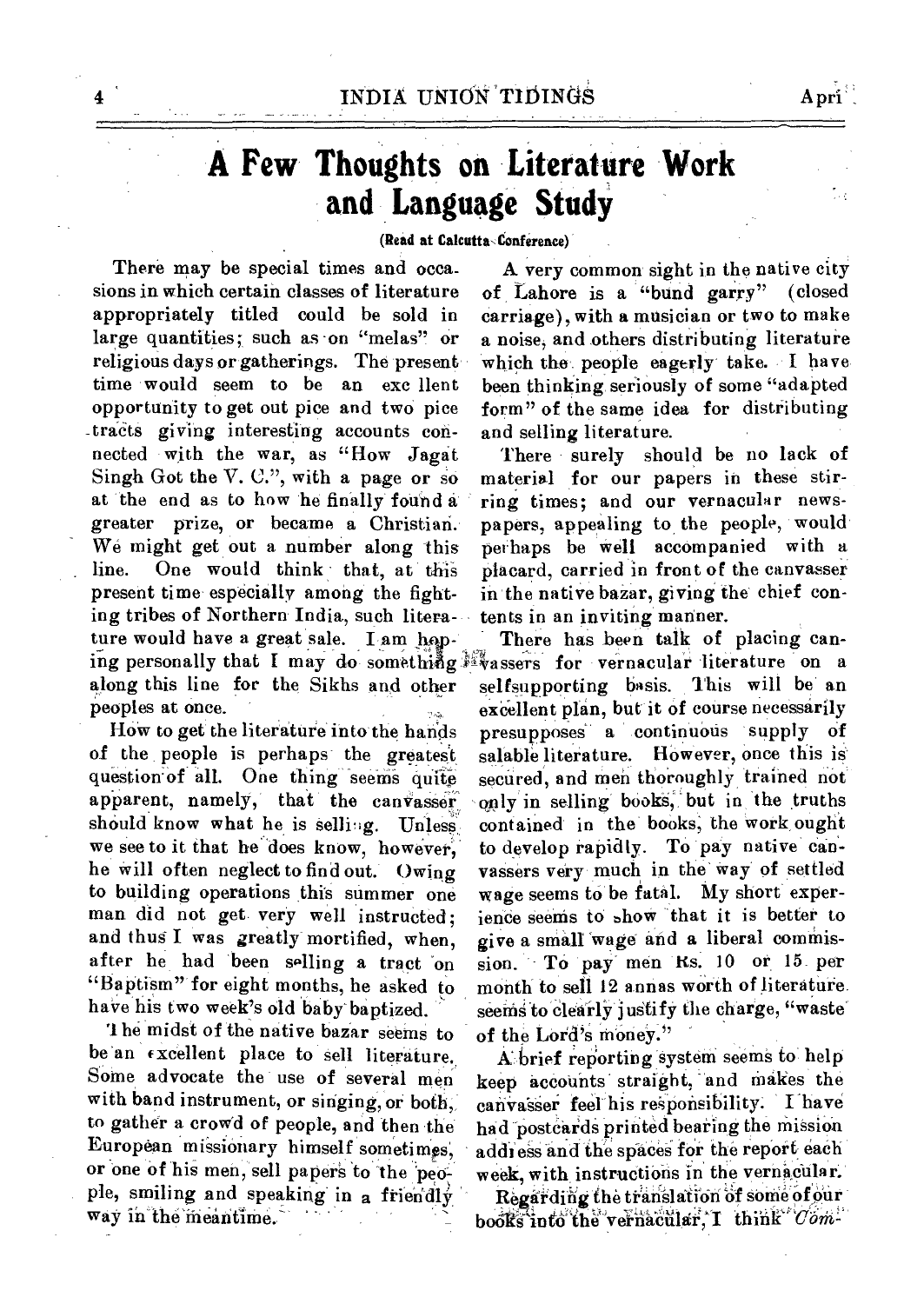*ing King* and others have been mentioned. It would seem that some of them would have to be adapted or changed to some extent in order that the people may not be afraid of them ; as a word for word translation of many of our books would not be acceptable if we bear in mind that most of our work is to be for non-Christians.

This brings us to the question of the kind of men who should do our translating. It is unfortunate that much of our translating has to be done by men who are not Adventists, and not even Christians. It appears, however, that at present this is the best we can do. It should, nevertheless, be an incentive to train men for this class of work, so that the translators may not only be Christians, but, earnest Seventh-day Adventists who may realize the importance of what they write

In connection with our literature I would suggest that in **INDIA UNION 'TID-INGS** hints and articles and experience in connection with native work etc. be printed. We ought by all means to make this paper the vehicle whereby we may as it were compare notes, give experiences; and tell of the success or failure of certain methods. We ought to make known by way of a short review or quotations, any book which may come into our hands on methods or ways in any or every line of vernacular effort. I would suggest that all who do not receive the C. *L. S. Indian Bookman* apply for it at once. I find the *Review of Missions* published by the C. L. S. of Madras, quite a helpful magazine.

(To be continued)

# **Advice for New and Old Missionaries**

Pastor W. H. Anderson, who' has beenin the South African field for eighteen years, was recently in America on furlough. While there, like all missionaries; he had to talk to the students of our colleges. Seeing we are all students yet ourselves, it might be well to pass the adVice, along for from what he says it appears that Africa is much like India.

Pastor Anderson talked on the qualifications of a missionary to Africa. In part he said :

"One of the chief qualifications of a missionary to South Africa is the qualification possessed by John the Baptist. You remember the Bible says, 'There was a man sent from God whose name was John.' Every missionary should be sent from God; he should be an individual whom God has called to the work and to the field; an individual upon whom God has laid a burden for souls; an individual Who is willing to spend and be spent in God's service.

-"An individual should be willing to stay in the field to which he has been sent. It is all right to sing 'I'll go where you want me to go, dear Lord, while you are in America, but after you get to South Africa we want you to sing 'I'll stay where you want me to stay.'

"Another qualification for a missionary to South Africa is that he must be a personal worker for souls, for you can't do very much down there as a preacher, it\_ has to be personal work. A missionary must get right down close to those people and work for them in an individual way ; he must have that personal touch that Christ had that was manifested in his talk with the woman at Samaria. You must be able to love those people in Africa and work for them in spite of the conditions in which you find them. If you are not able to come in personal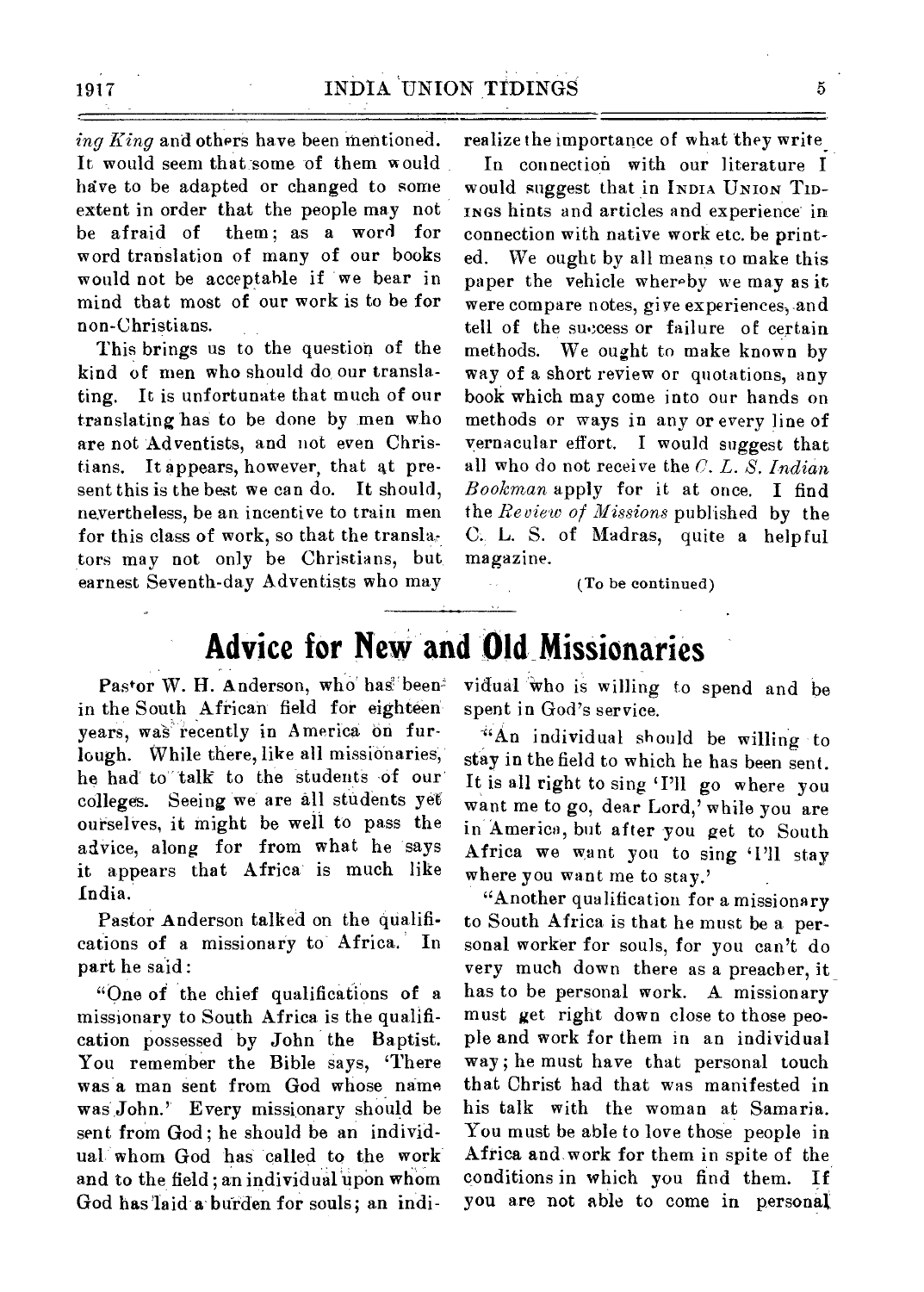touch with,your fellow students here, if Two Interesting **Sabbath-School Devices**  you are not able to get in personal touch<br>with your neighbour and do individual with your neighbour-and do individual Working toward a definite aim nearly work for them, do not come to South always means success in what is under-<br>Africa to start in.

"Another thing, you want to be straight. on discipline; if you can't obey the rules and regulations in this school we, don't they have set for their donations to Miswant you in South Africa, for there is no sions this quarter.

been before them, then at the end of the seeping our train just seem ahead.<br>
five years it will keep them busy all the Mrs. Comer, the secretary of the rest of their lives trying to rectify their their plan; "This quarter we have across own mistakes, and they won't have any their plan; "This quarter we have across time to criticize others."

portance of having good health and strong nerves and the ability to work hard; the<br>necessity of being "a jack of all trades necessity of .being 'a jack of all trades<br>and master of all." The missionary the map of England, and Calcutta on the<br>the map of India. The other ports are made should be a good linguist and have a good<br>ear for music. Pastor Anderson spoke should be a good inigural and have a good<br>ear for music. Pastor Anderson spoke<br>of the many different conditions existing then tied at proper distances apart on the in South Africa, saying, "The people will string.<br>get on your nerves, for they don't know string, how to hustle, and if you try to hurry The plan is to pay the expenses of a them you can't do it; you might as well missionary to Calcutta. To do this we make up your mind first as last, or you must raise Rs. 15 each Sabbath. Each will wear yourself out, and you will not hurry them anyway. There are three h lessons a new missionary in Africa has to hope to have our missionary safely landed<br>learn: the first is to go slow; the second in Calcutta by the Thirteen the Sabbath." is to go a little slower, and the third is to We shall await with interest the arrival<br>come to a full stop every once in a while of the Bombay Sabbath-school in come to a full stop every once in a while of the Bombay Sabbath-school in<br>and be happy and peaceful and pleasant Lucknow, and the landing of the misand be happy and peaceful, and pleasant over it." Sionary in Calcutta.

always means success in what is undertaken; usually, the goal is more than<br>reached. The Bombay and Calcutta on organization; you want to be straight Sabbath-schools have adopted the follow-<br>on discipline; if you can't obey the rules ing devices to help them reach the goal

room in the mission field for those who<br>have not learned lessons of obedience<br>and how to relate themselves to organiza-<br>trip to Lucknow by train, and if we aver-<br>"Don't criticize the work of those mis-<br>sionaries who have b

Calcutta Sabbath-school, thus describes the front of our hall a string. At one Pastor Anderson emphasized the im-<br>And at the other is a map of India. We have thirteen ports between the two.<br>Liverpool is marked in large letters on then tied at proper distances apart on the<br>string. Above this string is another string, to which a small boat is fastened.<br>The plan is to pay the expenses of a move the boat on to the next port. We in Calcutta by the Thirteen the Sabbath."<br>We shall await with interest the arrival

Let's try this plan in India. Mrs. I. F. BLUE.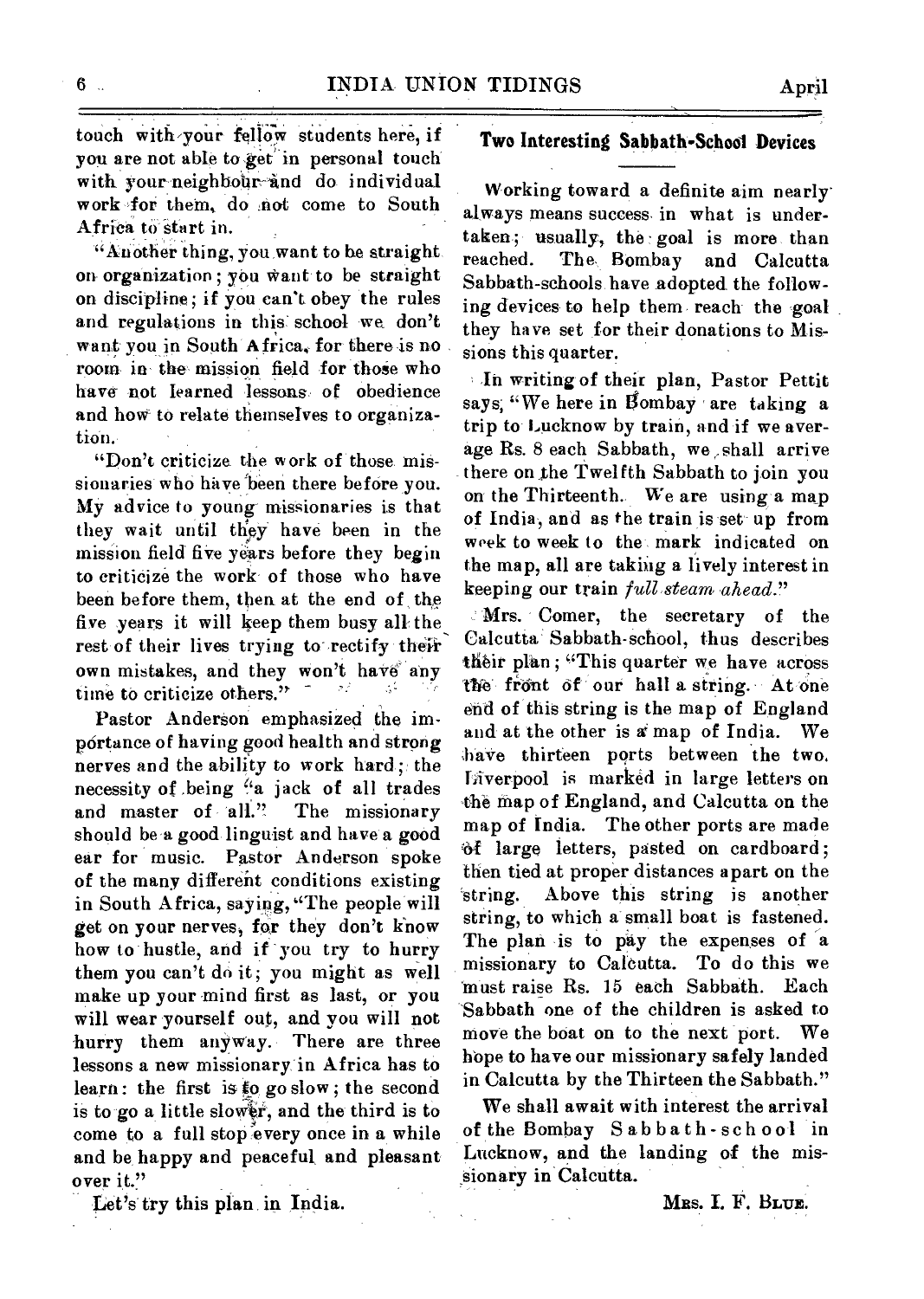## **The Universal Need**

The following from Dr. John R. Mott comes home to each heart with striking significance, in view of the vast experience he has had in home and foreign missionary activity :

"When I made my first journey round the world I went home and wrote a book in which I laid great stress upon the need of an increase in the number of foreign missionaries. When I returned from my second tour I laid stress upon the need of a great army of native workers, sons and daughters of the soil. When I came back from my third extended journey to the East I was led to see that I had taken a very superficial view.

"What we need is not so much an increase in the number of missionaries, not so much a vast army of native workers; what we need is the discovery of the hiding of God's power and the secret of the releasing of that power. We need more workers through whom God shall. have His opportunity. Here and there He is accomplishing through one worker what many workers could not accomplish when the hiding of His power is not discovered.

"One of the most striking passages in the Old Testament is the one representing God's eye, searching up and down the world trying to find a man whose heart is right toward Him, that He might show His power through that man. The discovery of that secret is the great thing needed all over the world today in our Christian enterprises, the discovery of the secret which enables God to find the object of His quest, that He may realize His consuming desire and show Himself strong."

## **The Love of God**

Do you see the people waiting, oh, my sisters? Waiting on with hungry hearts and sad,

Waiting, tho' unconscious they are waiting, For love,—the love divine to make them glad.

Waiting for a love that stoops to win them, Waiting for a love that does not tire,

Waiting for a love that's always tender, Waiting for a love to lift them higher.

Waiting for a love that breaks through barriers Of race or rank,—of sect or "View" or place,

Waiting for a love that melts in "Oneness" Waiting for the light of God's own face.

A love that "beareth all things" and "endureth" A love that "hopeth all things" day by day,

A love that patient is, and "faileth never," A love that melts the heart with its warm ray.

And thou, 0 blessed Master,—Thou art waiting, To see Thy children live this love divine.

Thou knowest that the world is still in darkness, And Thou dost say to us, "Arise and shine."

Arise! show forth the glory of the Father, <sup>2</sup> The Father's heart of love so great and strong. The love that gave His best, His dearest treasure Yea, gave himself, in giving of his Son.

Oh ! love that gives itself ; that keeps back nothing ;

That nothing has to keep, for God has all! 'Such love the world is waiting for and seeking, Not waiting for a love all poor and small.

Our limits are so narrow, so restraining; We love the lovable—the good—the few. The love of God is broad, and deep and limitless, Oh ! let us change our old love for His new!

"Those who will study the manner of Christ's teaching, and educate themselves to follow His way, will attract and hold large numbers now, as Christ held the people in His day." Vol. 6, p. 57

"The world will be convinced, not by what the pulpit teaches, but by what the church lives. The minister in the desk announces the theory of the gospel: the practical piety of the church demonstrates its power." Vol. 7, p. 16.

**honour and duty."** *David Starr Jordan.* 

<sup>&</sup>quot;Whatever the place alloted to us by The world turns aside to let any man Providence, that for us is the post of pass who knows whither he is going. Providence, that for us is the post of pass who knows whither he is going.<br>  $\begin{array}{c}\n\text{D } \text{a} \text{b} \text{b} \text{c} \text{d} \text{d} \text{d} \text{d} \text{e} \text{d} \text{e} \text{d} \text{e} \text{d} \text{d} \text{d} \text{e} \text{d} \text{e} \text{d} \text{e} \text{d} \text{e} \text{d} \text{e} \text{d} \$